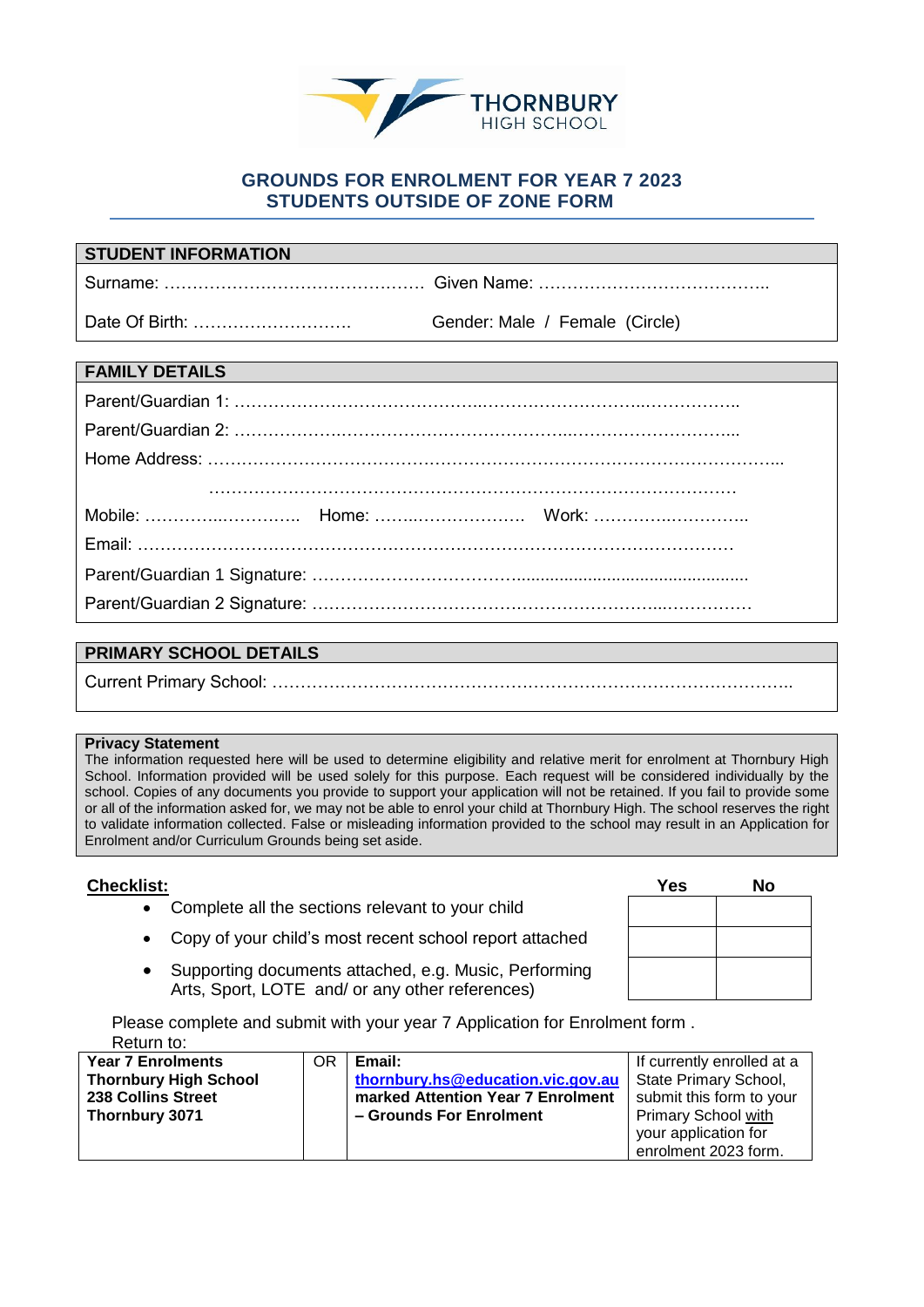| <b>SIBLING CLAIM</b>                                                                                                           |
|--------------------------------------------------------------------------------------------------------------------------------|
| Applying student resides at the same address as an older sibling who will continue to<br>attend Thornbury High School in 2023. |
| <b>CURRICULUM GROUNDS - MUSIC</b>                                                                                              |
| (Complete if you are applying because of interest in the THS Music Program)                                                    |
| Number of years tuition: Level of competence  (eg: AMEB grade)                                                                 |
|                                                                                                                                |
| Number of years tuition: Level of competence  (eg: AMEB grade)                                                                 |
| What music school program or teacher is attended?                                                                              |
| (Please attach any evidence of music achievement e.g. copy of AMEB report or music teacher's<br>reference)                     |
|                                                                                                                                |
|                                                                                                                                |
| <b>CURRICULUM GROUNDS - PEFORMING ARTS</b>                                                                                     |
|                                                                                                                                |
| (Complete if you are applying because of interest in the THS Performing Arts Program)                                          |
| What performance experience does the applicant have?                                                                           |
|                                                                                                                                |
| Past performances and roles:                                                                                                   |
|                                                                                                                                |
| Does the applicant attend a performance school or program?                                                                     |
| (Please attach any evidence of achievement eg: copy of performance teacher's reference)                                        |
| Number of years tuition:                                                                                                       |
|                                                                                                                                |
|                                                                                                                                |
| <b>CURRICULUM GROUNDS - SPORT</b>                                                                                              |
| (Complete if you are applying because of interest in the THS Sport Education Program, eg. Soccer<br>Academy)                   |
| What sport experience does the applicant have?                                                                                 |
| What sporting club/s is the applicant a member of/associated with?                                                             |
| (Please attach copies of any evidence of achievement eg. copy of coach's reference)                                            |
| What achievements illustrate the importance of sport for the applicant?                                                        |
|                                                                                                                                |
|                                                                                                                                |
|                                                                                                                                |